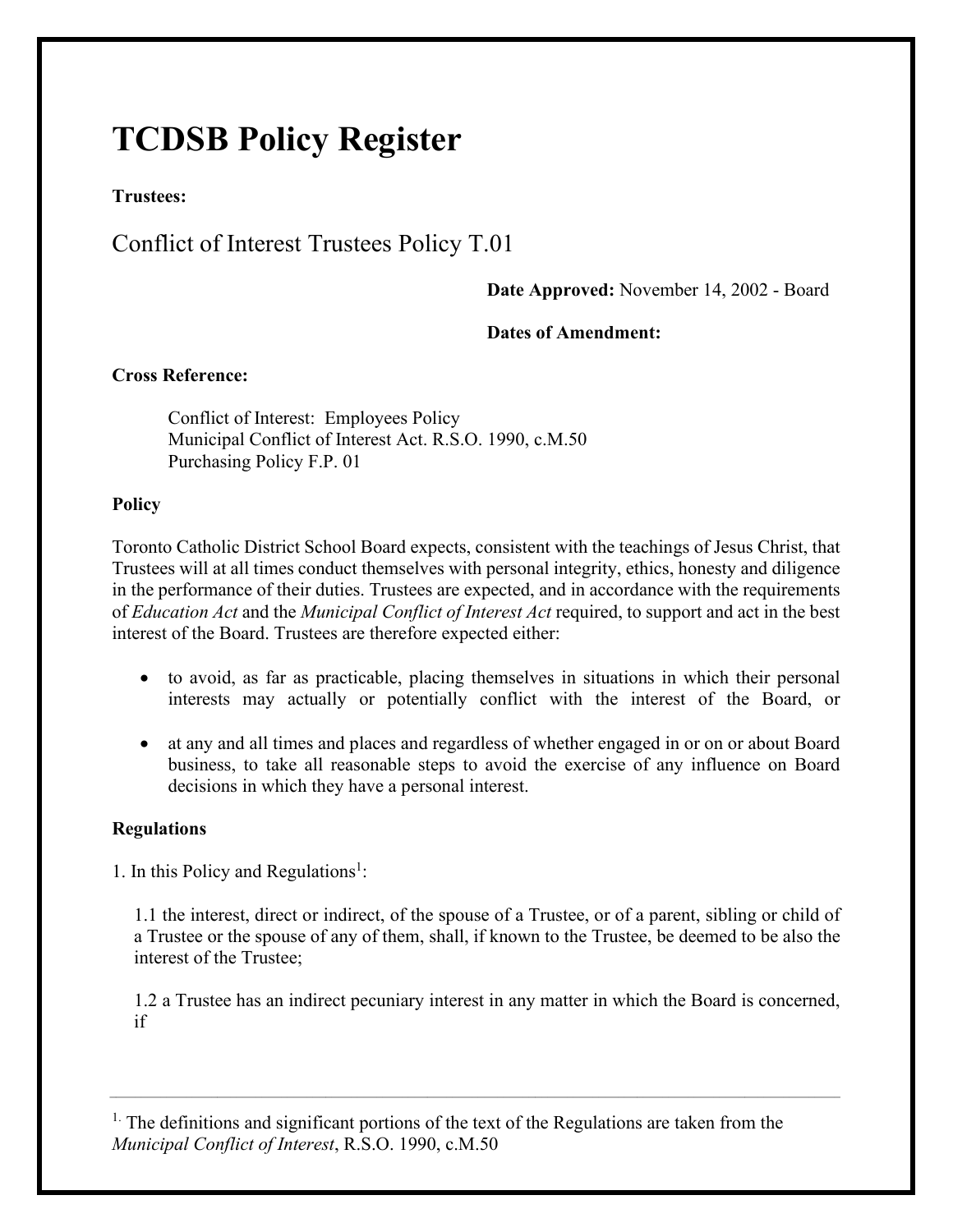

(a) Trustee or his or her nominee,

(i) is a shareholder in, or a director or senior officer of, a corporation that does not offer its securities to the public,

(ii) has a controlling interest in or is a director or senior officer of, a corporation that offers its securities to the public, or

(iii) is a member of a body, that has a pecuniary interest in the matter; or

(b) the Trustee is a partner of a person or is in the employment of a person or body that has a pecuniary interest in the matter;

1.3 a meeting of the Board includes any meeting of the Board of Trustees, or of a committee or sub-committee of the Board; whether formal, informal or caucus; and whether or not the public is present, permitted or excluded from attendance;

1.4 "pecuniary interest" includes any interest in which there exists a possibility for gain of any kind by any person, including a corporate person;

1.5 "senior officer" means the chair or any vice-chair of the board of directors, the president, any vice-president, the secretary, the treasurer or the general manager of a corporation or any other person who performs functions for the corporation similar to those normally performed by a person occupying any such office.

2. The provisions of this Policy are, and are to be considered as, supplemental to, not in substitution for, the obligation of Trustees:

2.1 to "truly, faithfully, impartially and to the best of the Trustee's ability execute the office of" Trustee, in accordance with the Declaration each Trustee has made under section 209 of the *Education Act*; and

2.2 to declare publicly whenever the Trustee has a pecuniary interest in any matter, and to refrain from any attempt to influence a decision of the Board in respect of such matter, in accordance with the requirements of the *Municipal Conflict of Interest Act*.

3. Without limiting the obligation of Trustees to comply with all requirements of law, Trustees are expected to and shall comply with the following requirements of section 5 of the Municipal Conflict of Interest Act: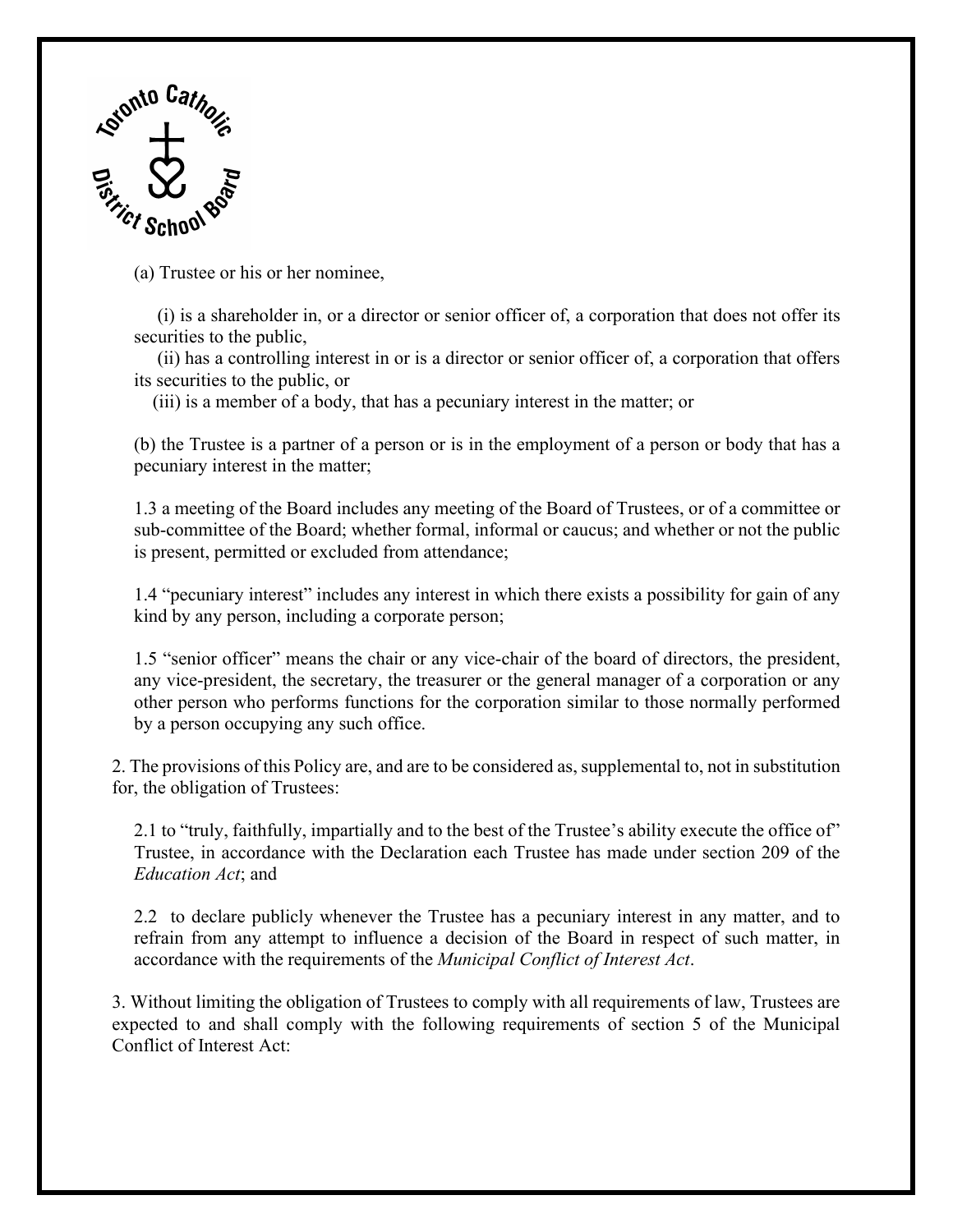

3.1 Where a Trustee, either on his or her own behalf or while acting for, by, with or through another, has any pecuniary interest, direct or indirect, in any matter and is present at a meeting of the Board at which the matter is the subject of consideration, the member,

(a) shall, prior to any consideration of the matter at the meeting, disclose the interest and the general nature thereof;

(b) shall not take part in the discussion of, or vote on any question in respect of the matter; and shall not attempt in any way whether before, during or after the meeting to influence the voting on any such question.

(c)

3.2 Where the meeting referred to in subsection (1) is not open to the public, in addition to complying with the requirements of that subsection, the Trustee shall forthwith leave the meeting or the part of the meeting during which the matter is under consideration.

3.3 Where the interest of a Trustee has not been disclosed as required by subsection (1) by reason of the Trustee's absence from the meeting referred to therein, the Trustee shall disclose the interest and otherwise comply with subsection (1) at the first meeting of the Board attended by the member after the meeting referred to in subsection (1).

4. Trustees are expected to be scrupulous in their compliance with the requirements of law and this policy.



I have read, understand, and agree to abide by the Board Policy "Conflict of Interest: Employees". In particular, I acknowledge that the interests of certain others, as defined in the Regulations to the Policy, are my interest for the purpose of the Policy and this Acknowledgement and Compliance Statement.

\* I confirm I am currently in compliance with the Board Policy, and disclose the following actual or potential direct and indirect interests in which the Board may also have an interest:

\* I am associated with the following supplier(s) of goods or services to the Board